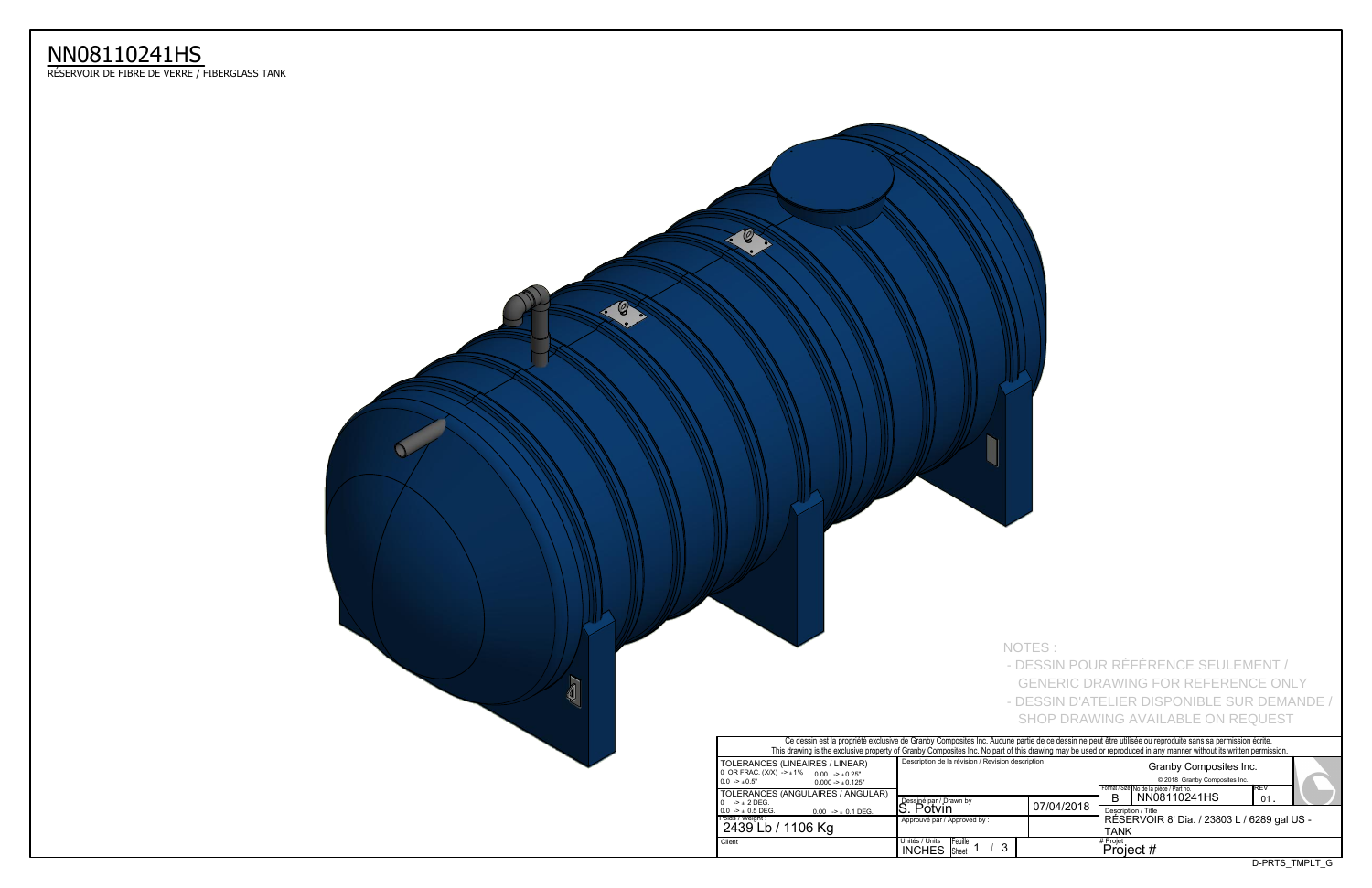| Ce dessin est la propriété exclusive de Granby Composites Inc. Aucune partie de ce dessin ne peut être utilisée ou reproduite sans sa permission écrite.<br>This drawing is the exclusive property of Granby Composites Inc. No part of this drawing may be used or reproduced in any manner without its written permission. |                                                                            |            |                                                                                                                   |  |  |  |  |  |  |  |  |  |  |  |
|------------------------------------------------------------------------------------------------------------------------------------------------------------------------------------------------------------------------------------------------------------------------------------------------------------------------------|----------------------------------------------------------------------------|------------|-------------------------------------------------------------------------------------------------------------------|--|--|--|--|--|--|--|--|--|--|--|
| TOLERANCES (LINÉAIRES / LINEAR)<br>0 OR FRAC. $(X/X)$ -> $\pm 1\%$ 0.00 -> $\pm 0.25$ "<br>$0.0 \rightarrow +0.5"$<br>$0.000 - 1.000 - 1.000$                                                                                                                                                                                | Description de la révision / Revision description                          |            | Granby Composites Inc.<br>© 2018 Granby Composites Inc.<br><b>IREV</b><br>Format / Size No de la pièce / Part no. |  |  |  |  |  |  |  |  |  |  |  |
| TOLERANCES (ANGULAIRES / ANGULAR)<br>$0 \rightarrow +2$ DEG.<br>$0.0 \rightarrow \pm 0.5$ DEG.<br>$0.00$ -> $\pm$ 0.1 DEG.                                                                                                                                                                                                   | Dessiné par / Drawn by<br>S. Potvin                                        | 07/04/2018 | NN08110241HS<br>в<br>01.<br>Description / Title                                                                   |  |  |  |  |  |  |  |  |  |  |  |
| Poids / Weight : _<br>2439 Lb / 1106 Kg                                                                                                                                                                                                                                                                                      | Approuvé par / Approved by:                                                |            | RÉSERVOIR 8' Dia. / 23803 L / 6289 gal US -<br><b>TANK</b>                                                        |  |  |  |  |  |  |  |  |  |  |  |
| Client                                                                                                                                                                                                                                                                                                                       | Unités / Units<br>Unités / Units Feuille<br>INCHES Sheet 2<br>$\mathbf{3}$ |            | # Projet<br>Project #                                                                                             |  |  |  |  |  |  |  |  |  |  |  |
|                                                                                                                                                                                                                                                                                                                              |                                                                            |            | D-PRTS TMPLT G                                                                                                    |  |  |  |  |  |  |  |  |  |  |  |

| c. (20T / m.c.) /<br>DT / sm) | $\blacksquare$                                                         |    | 10'-5"<br>[3.18 m]<br>$8 - 9"$<br>$[2.67 \, m]$<br>PEUT VARIER SELON LA<br>HAUTEUR DU TROU D'HOMME /<br>MAY VARY ACCORDING TO<br>HEIGHT OF THE MANHOLE |
|-------------------------------|------------------------------------------------------------------------|----|--------------------------------------------------------------------------------------------------------------------------------------------------------|
|                               | $8' - 1$ 3/4"<br>$[2.48 \;{\rm m}]$<br>$12 - 13/4$ ".<br>$[3.70 \; m]$ | N1 | $2'-0''$<br>$[.61 \text{ m}]$                                                                                                                          |
|                               |                                                                        |    |                                                                                                                                                        |
|                               |                                                                        |    |                                                                                                                                                        |
| $\frac{1}{2}$<br>8            |                                                                        |    |                                                                                                                                                        |

| Item                   | Numéro de pièce /<br>Part Number                                                                                   | Qté /<br>Qty                     | Description                                                                                                                                                | Check<br>List |                                                                                                                                                                                                                                                                                                                  |                                                                                                               |
|------------------------|--------------------------------------------------------------------------------------------------------------------|----------------------------------|------------------------------------------------------------------------------------------------------------------------------------------------------------|---------------|------------------------------------------------------------------------------------------------------------------------------------------------------------------------------------------------------------------------------------------------------------------------------------------------------------------|---------------------------------------------------------------------------------------------------------------|
|                        |                                                                                                                    |                                  |                                                                                                                                                            |               | PROPRIÉTÉS DE LA FONDATION / FOUNDATION'S PROPERTIES<br>N1 - Structure de chaussée bien drainée (avec ou sans dalle de béton) d'une capacité portante de 4,000 lbs/ p.c. (20T / m.c.) /                                                                                                                          |                                                                                                               |
|                        | ADP0000001                                                                                                         | $\overline{2}$<br>- 1            | PLAQUES DE LEVAGE (Granby #AS1108) - LIFTING LUG                                                                                                           |               | Well drained roadway structure (with or without concrete pad) with load bearing capacity of 4,000 psf (20T / sm)                                                                                                                                                                                                 |                                                                                                               |
| $\overline{2}$         | BERCEAU08<br>BERCEAU08LUGS                                                                                         |                                  | BERCEAU - 8' - SADDLE<br>BERCEAU AVEC ANCRAGES - 8' - SADDLE WITH LUGS                                                                                     |               |                                                                                                                                                                                                                                                                                                                  |                                                                                                               |
| 3<br>$\overline{a}$    | EV480                                                                                                              | $\overline{2}$<br>$\overline{1}$ | ENSEMBLE ÉVENT - 4" SCH. 80 - VENT KIT                                                                                                                     |               |                                                                                                                                                                                                                                                                                                                  |                                                                                                               |
| 5                      | GMHE30-COVER00                                                                                                     | - 1                              | COUVERCLE DE TROU HOMME BOULONNÉ - 30" DIA. FRP. - BOLTED                                                                                                  |               |                                                                                                                                                                                                                                                                                                                  |                                                                                                               |
|                        |                                                                                                                    |                                  | MAN HOLE COVER                                                                                                                                             |               |                                                                                                                                                                                                                                                                                                                  |                                                                                                               |
| -6                     | MH-30 (6"L.)                                                                                                       | - 1                              | TROU D'HOMME - 30" DIA. x 6" L. - MANHOLE                                                                                                                  |               |                                                                                                                                                                                                                                                                                                                  |                                                                                                               |
|                        | PFV01414                                                                                                           | - 1                              | PLAQUE ANTI-VORTEX 0.5" x 13.5" x 13.5" - ANTI-VORTEX PLATE                                                                                                |               |                                                                                                                                                                                                                                                                                                                  |                                                                                                               |
|                        | TP80400G01 (31.5"L.)                                                                                               | $\overline{2}$                   | TUYAU PVC GRIS - 4" SCH.80 - PVC PIPE GREY                                                                                                                 |               |                                                                                                                                                                                                                                                                                                                  | $8' - 9''$<br>[2.67 n]                                                                                        |
| -9                     | TP80400G01 (9"L.)                                                                                                  |                                  | TUYAU PVC GRIS - 4" SCH.80 - PVC PIPE GREY                                                                                                                 |               |                                                                                                                                                                                                                                                                                                                  | PEUT VARIER 9<br>HAUTEUR DU TRO                                                                               |
|                        |                                                                                                                    |                                  |                                                                                                                                                            |               | $\bigoplus$                                                                                                                                                                                                                                                                                                      | MAY VARY ACCC<br>HEIGHT OF THE<br>8'-1 3/4"<br>$[2.48 \text{ m}]$<br>12'-1 3/4"<br>$[3.70 \; m]$              |
|                        |                                                                                                                    |                                  |                                                                                                                                                            | 2             | 3<br>8<br>íû<br>11<br>$\circledcirc$<br>$\circledcirc$<br>$\bigcirc$<br><b>NOTES</b>                                                                                                                                                                                                                             | - DESSIN POUR RÉFÉRENCE SEULEME                                                                               |
|                        |                                                                                                                    |                                  |                                                                                                                                                            |               |                                                                                                                                                                                                                                                                                                                  | <b>GENERIC DRAWING FOR REFERENCE</b><br>- DESSIN D'ATELIER DISPONIBLE SUR I<br>SHOP DRAWING AVAILABLE ON REQU |
|                        |                                                                                                                    |                                  |                                                                                                                                                            |               | Ce dessin est la propriété exclusive de Granby Composites Inc. Aucune partie de ce dessin ne peut être utilisée ou reproduite sans sa permission éci<br>This drawing is the exclusive property of Granby Composites Inc. No part of this drawing may be used or reproduced in any manner without its written per |                                                                                                               |
| $\bullet$              | <b>Informations techniques / Technical informations</b><br>Diamètre intérieur / Inside Diameter : 92.25" / 2.343 m |                                  |                                                                                                                                                            |               | Description de la révision / Revision description<br>TOLERANCES (LINÉAIRES / LINEAR)                                                                                                                                                                                                                             | Granby Composites Inc.                                                                                        |
|                        |                                                                                                                    |                                  | Longueur minimale requise de la chaîne pour le levage à 60° / Minimum required length of the chain for the 60° lifting : 98" / 2.497 m"                    |               | 0 OR FRAC. $(X/X)$ $\rightarrow$ $\pm$ 1% 0.00 $\rightarrow$ $\pm$ 0.25"<br>$0.0 -\geq \pm 0.5$ "<br>$0.000 \rightarrow \pm 0.125"$                                                                                                                                                                              | © 2018 Granby Composites Inc.                                                                                 |
| $\bullet$              |                                                                                                                    |                                  | Fabriqué selon les exigences ANSI-AWWA D120 / Manufactured according to ANSI-AWWA D120 requirements                                                        |               | TOLERANCES (ANGULAIRES / ANGULAR)                                                                                                                                                                                                                                                                                | Format / Size No de la pièce / Part no.<br>B NN08110241HS                                                     |
| $\bullet$<br>$\bullet$ |                                                                                                                    |                                  | Couche isolante d'uréthane en option / Urethane insulation layer in option<br>Protection gelcoat contre les UV en option / Gelcoat UV protection in option |               | Dessiné par / Drawn by<br>S. Potvin<br>$0 \rightarrow \pm 2$ DEG.<br>07/04/2018<br>$0.0$ -> $\pm$ 0.5 DEG.<br>$0.00$ -> $\pm$ 0.1 DEG.                                                                                                                                                                           | Description / Title                                                                                           |
|                        |                                                                                                                    |                                  | Exigences NSF-61 pour eau potable en option / NSF-61 requirements for drinkable water in option                                                            |               | Poids/Weight:<br>2439 Lb / 1106 Kg<br>Approuvé par / Approved by :                                                                                                                                                                                                                                               | RÉSERVOIR 8' Dia. / 23803 L / 62<br><b>TANK</b>                                                               |

Le réservoir doit être installé selon les instructions du manufacturier. / The tank must be installed in accordance with the manufacturer's instructions.

 - DESSIN POUR RÉFÉRENCE SEULEMENT / GENERIC DRAWING FOR REFERENCE ONLY - DESSIN D'ATELIER DISPONIBLE SUR DEMANDE / SHOP DRAWING AVAILABLE ON REQUEST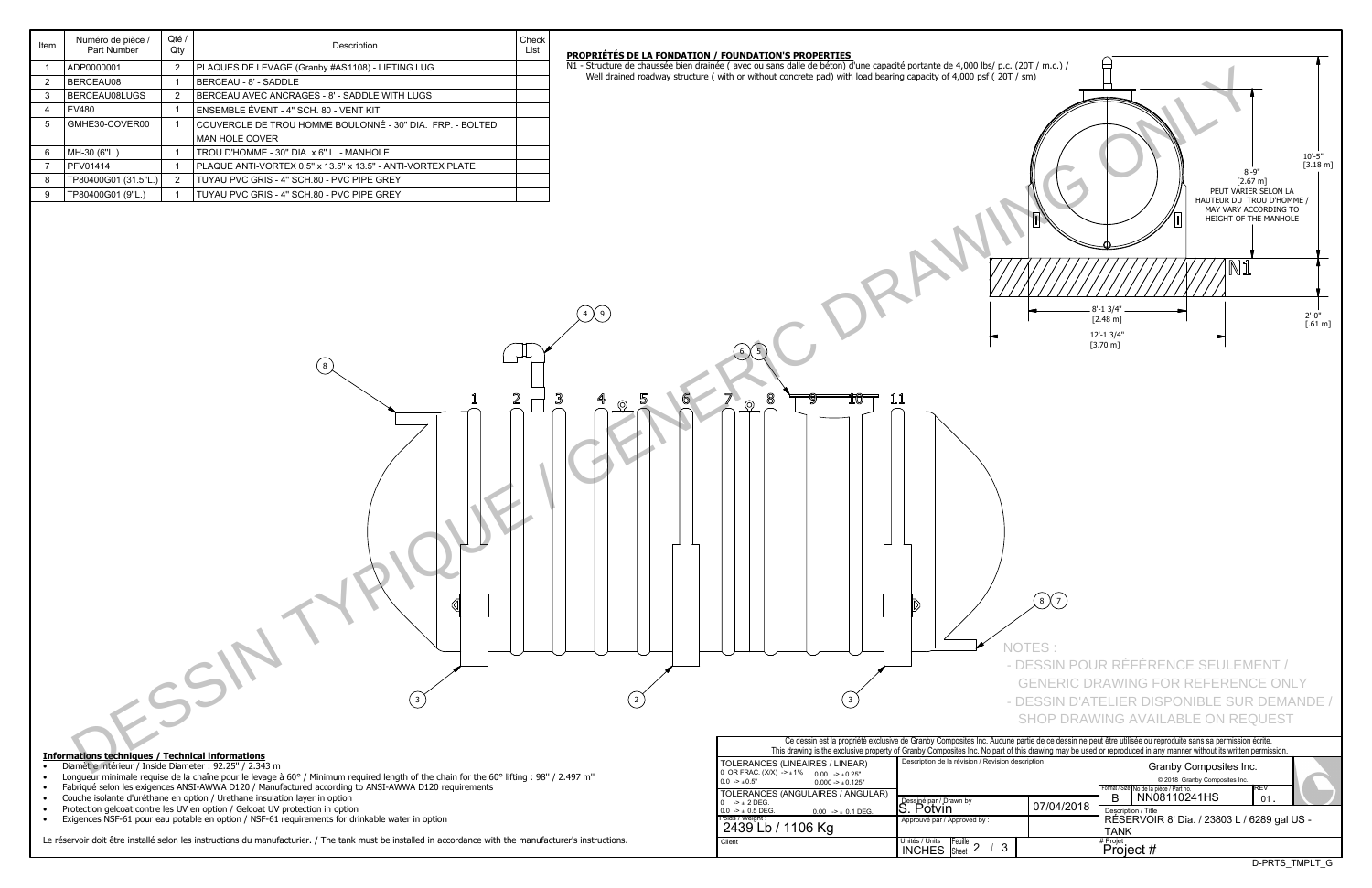

| $\bullet$<br>$\cdot$                                                                             | 5'-6"<br>[1.68 m]                                              |            |                                                                                                                                                                                                                                                                                                                                                                          |
|--------------------------------------------------------------------------------------------------|----------------------------------------------------------------|------------|--------------------------------------------------------------------------------------------------------------------------------------------------------------------------------------------------------------------------------------------------------------------------------------------------------------------------------------------------------------------------|
|                                                                                                  | $17 - 1"$<br>$[5.21 \, m]$                                     | NOTES:     | - DESSIN POUR RÉFÉRENCE SEULEMENT /<br><b>GENERIC DRAWING FOR REFERENCE ONLY</b><br>- DESSIN D'ATELIER DISPONIBLE SUR DEMANDE /                                                                                                                                                                                                                                          |
|                                                                                                  | Description de la révision / Revision description              |            | <b>SHOP DRAWING AVAILABLE ON REQUEST</b><br>Ce dessin est la propriété exclusive de Granby Composites Inc. Aucune partie de ce dessin ne peut être utilisée ou reproduite sans sa permission écrite.<br>This drawing is the exclusive property of Granby Composites Inc. No part of this drawing may be used or reproduced in any manner without its written permission. |
| S (LINÉAIRES / LINEAR)<br>$X) - 1\%$<br>$0.00$ -> $\pm 0.25$ "<br>$0.000 \rightarrow \pm 0.125"$ |                                                                |            | Granby Composites Inc.<br>© 2018 Granby Composites Inc.<br>REV                                                                                                                                                                                                                                                                                                           |
| S (ANGULAIRES / ANGULAR)                                                                         | Dessiné par / Drawn by<br>S. Potvin                            | 07/04/2018 | Format / Size No de la pièce / Part no.<br>NN08110241HS<br>B<br>01.<br>Description / Title                                                                                                                                                                                                                                                                               |
| $0.00$ -> $\pm$ 0.1 DEG.<br>/ 1106 Kg                                                            | Approuvé par / Approved by :                                   |            | RÉSERVOIR 8' Dia. / 23803 L / 6289 gal US -<br><b>TANK</b>                                                                                                                                                                                                                                                                                                               |
|                                                                                                  | Unités / Units<br>Feuille 3<br>$\mathfrak{S}$<br><b>INCHES</b> |            | # Projet<br>Project #                                                                                                                                                                                                                                                                                                                                                    |
|                                                                                                  |                                                                |            | D-PRTS_TMPLT_G                                                                                                                                                                                                                                                                                                                                                           |